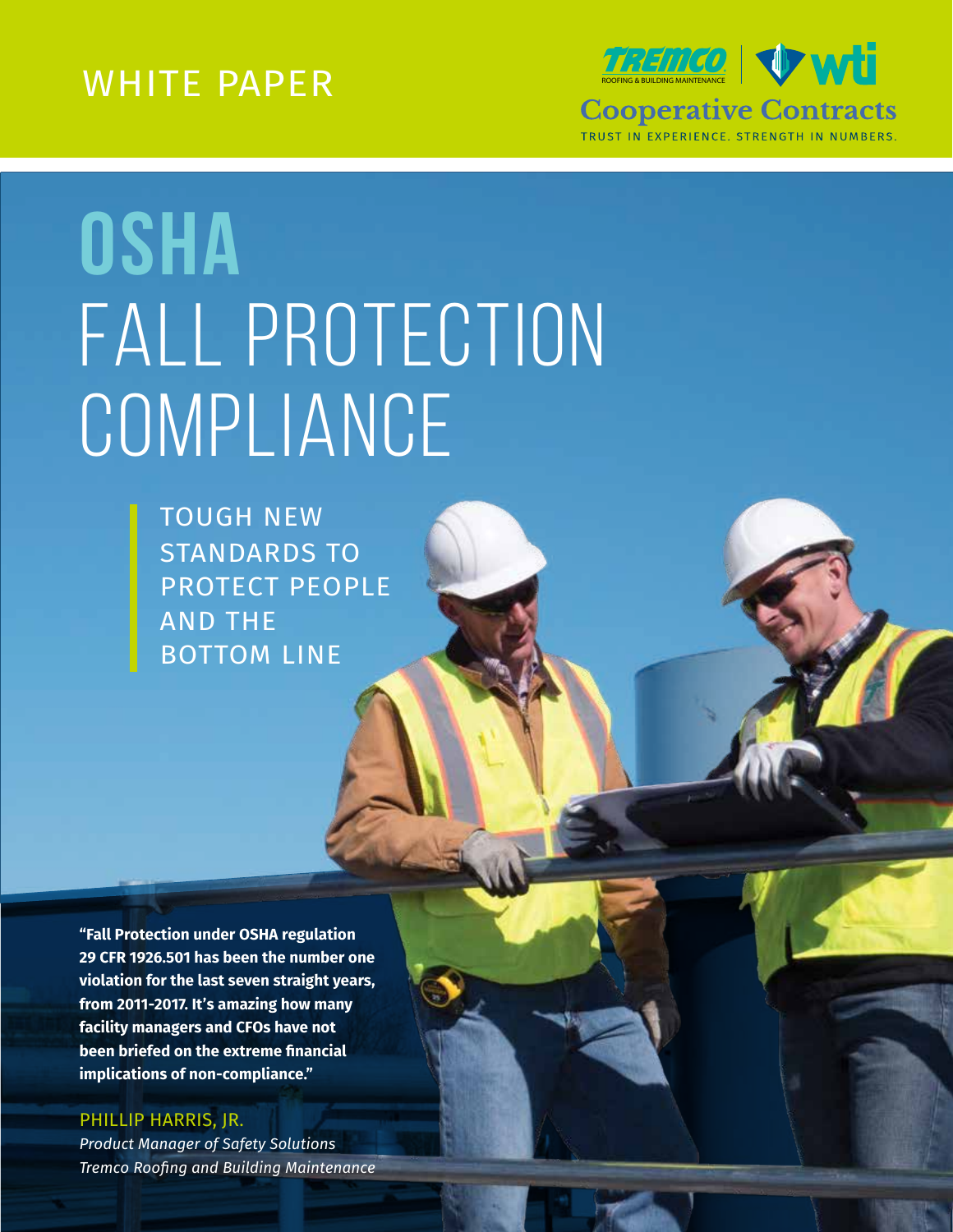**When it comes to managing risk, building managers and financial executives have at least one important responsibility in common —meeting OSHA Fall Protection Standards and state building codes to reduce the likelihood of falls resulting in serious injury or death. Yet according to OSHA's most recent data, meeting these standards continues to be a challenge for building owners across the country.**

#### CONSIDER THESE FACTS:

**1**

**2**

**3**

**4**

Fall protection violations are the number one cause of death in all types of construction and accounted for 37% of construction deaths in 2017.

There were 6,072 OSHA fall protection violations nationally in 2017.

Falls have been the number one cause of OSHA violations for the past seven years, from 2011-2017.

Falls account for nearly 10% of all traumatic occupational deaths.

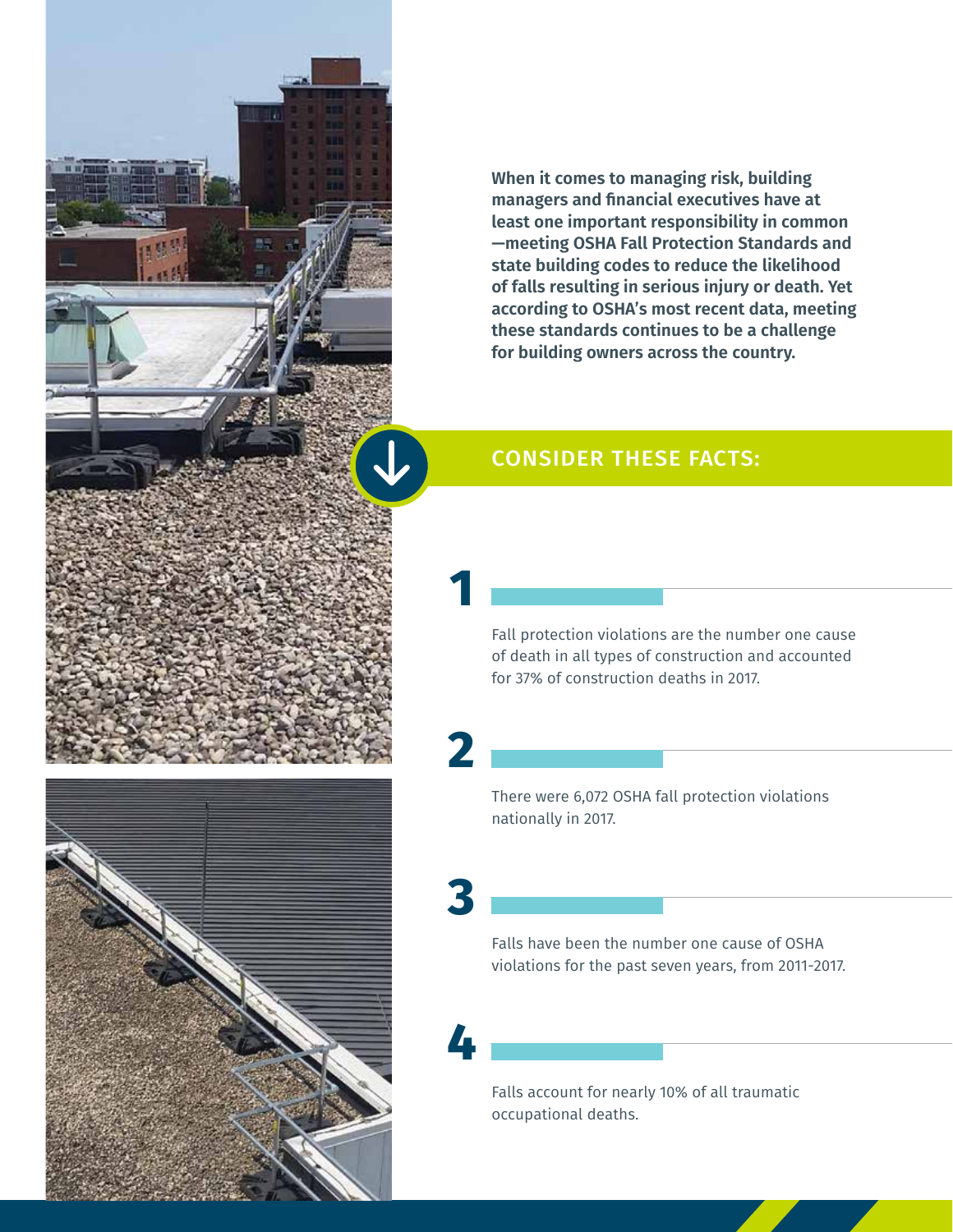### NEW REGULATIONS CLEARLY DEFINE OWNER RESPONSIBILITIES

According to **Thom Kramer, President of the International Society for Fall Protection**, OSHA is placing more emphasis on fall protection than ever before. "With the regulation that went into effect January 2017, OSHA has made its requirements for fall protection much clearer," says Kramer. "For instance, in the past, there were questions about the safe distance from an unprotected edge. Now it is very clear: for a maintenance-type application, if the work is within six feet of a roof edge at any time, you need to have some means of conventional fall protection, which would be a guardrail, a personal fall protection system, or a safety net. On the other hand, if the work is temporary, infrequent and 15 feet away from the edge, you don't need any permanent means of fall protection. You can simply use an administrative control in the form of a policy, training and procedures to comply."



# WHAT'S AN OWNER TO DO? OSHA SAYS PLAN, PROVIDE AND TRAIN

Because prevention is the best approach to fall protection, OSHA recommends building owners follow these three steps toward the development of a rooftop safety program:

**1 CREATE A PLAN** according to your various roofs and corresponding OSHA standards.

**2 PROVIDE** the right safety equipment for each roof level.

**3 TRAIN EMPLOYEES** to ensure they understand how to use the equipment and recognize hazards.



*"Owners also need to be aware of where you may have integrity issues with the working surfaces on your roof," said Kramer. "Deterioration of a roof area started by a leak can create a hole through which a worker could fall. In situations where penetrating objects, like roof vents, have been removed, the structural area underneath, including the deck, must be rebuilt to its original strength before the roofing layers and membrane go on top. Otherwise there could be a spot where a worker could fall through. Some contractors trying to cut corners will put the new roof membrane over the open hole, creating a potentially disastrous situation."*

*"Another thing many owners don't know is that an assessment of Personal Protection Equipment (PPE) is now incorporated into the OSHA regulation," said Kramer. While this has already been required for hard hats, hand protection, safety shoes, eyeglasses, and earplugs, the new regulation requires you to do it for fall protection as well. And you need to formulate a plan for communicating that information to all workers."*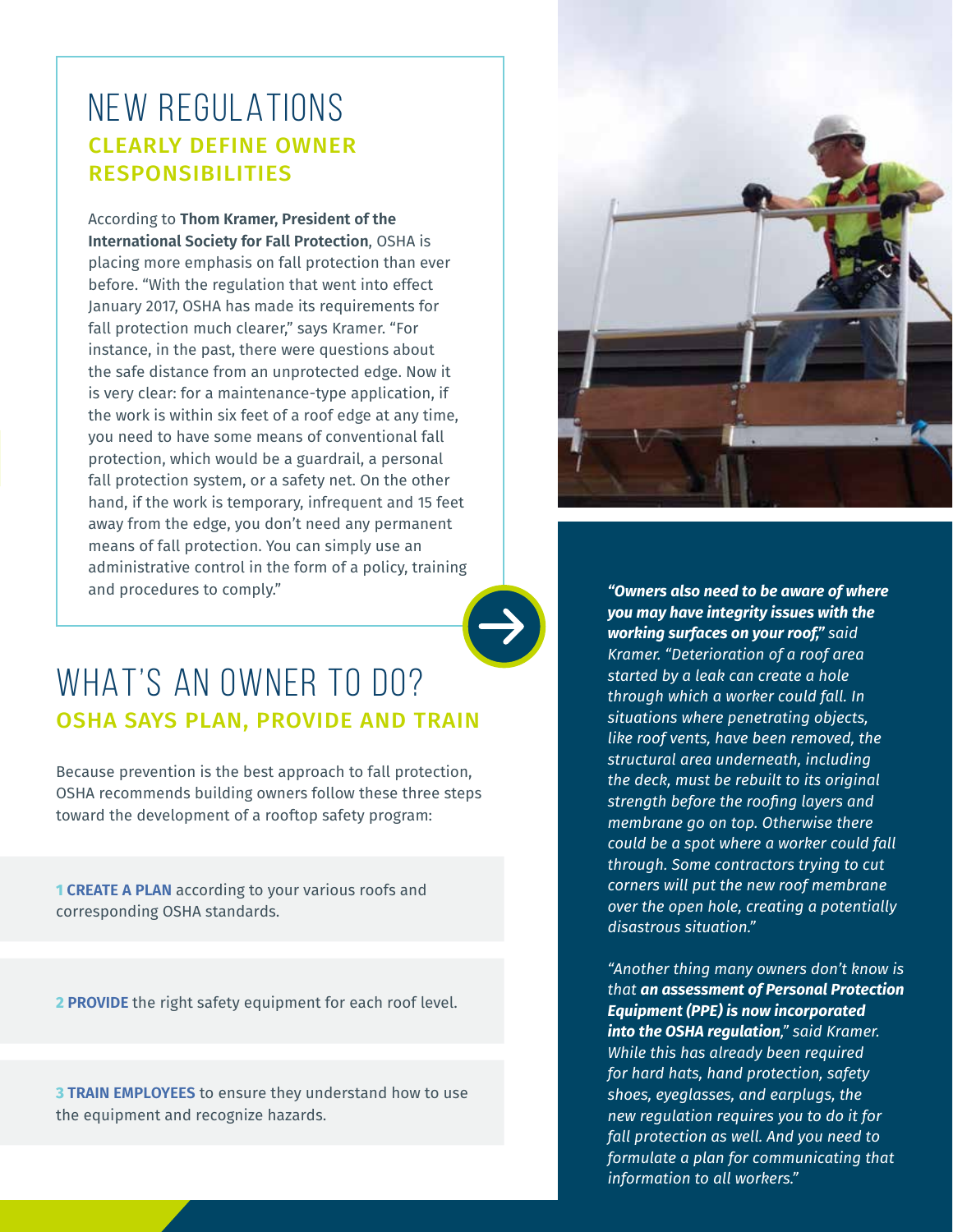# THE FINANCIAL COST OF NON-COMPLIANCE

Along with stricter regulations, OSHA continues to increase fines associated with fall protection noncompliance, as reflected in a 78% increase in fines in 2016 and another 17% increase in 2017. And for the first time, in 2017, lack of proper OSHA training became a top 10 OSHA fine category.

"As the owner, you have a legal responsibility to ensure that every person who goes on your roofs has been trained appropriately," said Phillip Harris, Product Manager of Safety Solutions for Tremco Roofing and Building Maintenance. "You are at risk for both employees and contracted service providers who access your rooftop."

#### VIOLATION FINE COSTS BY CATEGORY AND YEAR

| <b>TYPE OF VIOLATION</b>                                                                  | 2015     | 2016      | 2017      | 2018      |
|-------------------------------------------------------------------------------------------|----------|-----------|-----------|-----------|
| Serious or other than serious posting<br>requirements                                     | \$7,000  | \$12,471  | \$12,675  | \$12,934  |
| Failure to abate or failure to fix and improve<br>beyond initial violation date (per day) | \$7,000  | \$12,471  | \$12,675  | \$12,934  |
| Willful or repeat violations                                                              | \$70,000 | \$124,709 | \$126,749 | \$129,336 |





#### A LIBERTY MUTUAL WORKPLACE SAFETY INDEX ESTIMATED THAT FALLS TO A LOWER LEVEL RESULTED IN DIRECT COSTS OF \$5.5 BILLION ANNUALLY.

*\*Liberty Mutual U.S.Workplace Safety Index, 2017*

Getting a professional rooftop safety evaluation is a great first step toward meeting OSHA's Fall Protection requirements. Owners should receive an assessment of roofs' conditions and specific compliance recommendations for both physical and procedural changes to your facilities. There is often no fee for the service. It's a common-sense way to protect your workers and your bottom line.

**For information about Tremco Fall Protection Solutions call your local Tremco sales representative or visit YourRoofExperts.com to request a consultation.**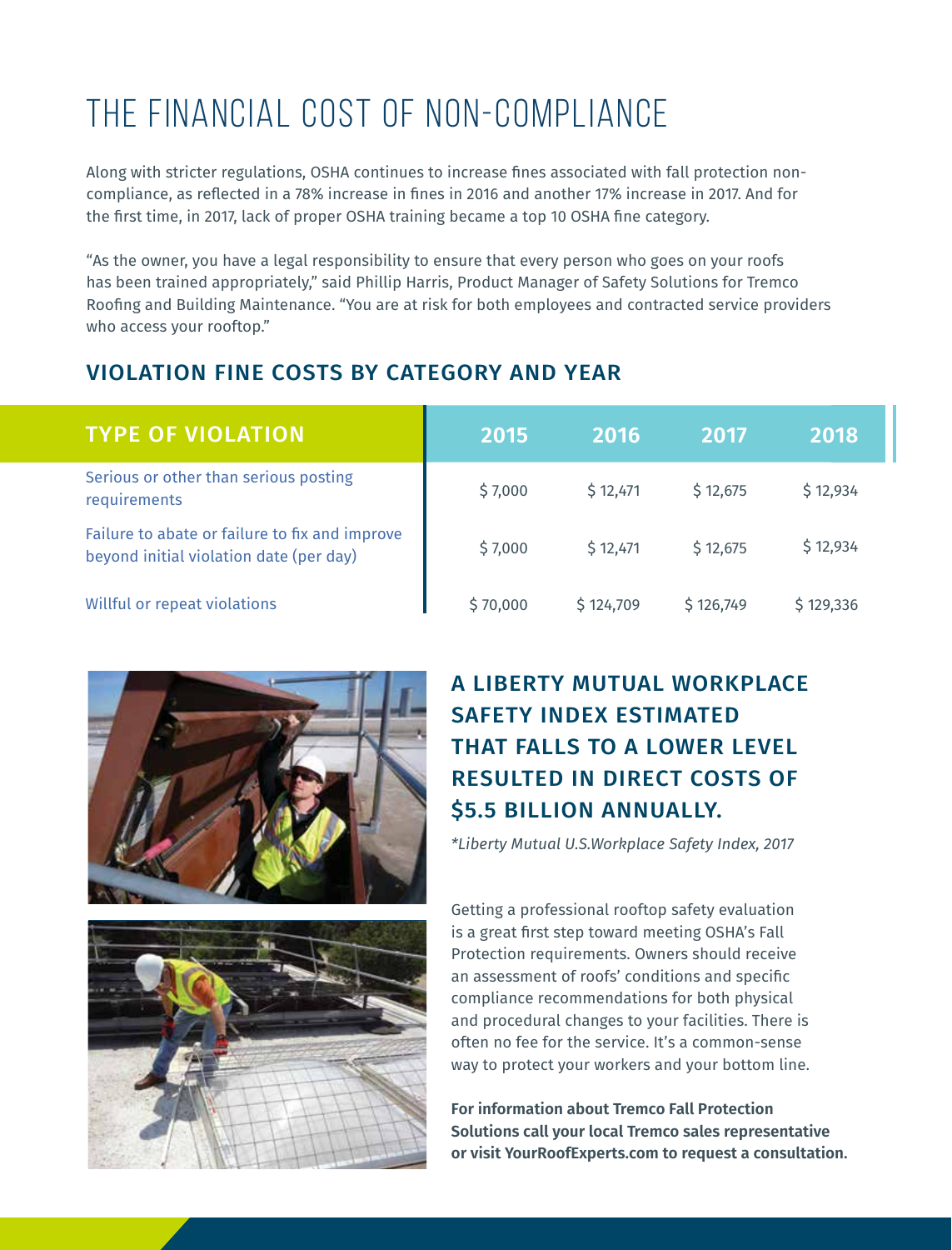## OSHA FALL PROTECTION REGULATIONS FOR LOCATIONS UNDER CONSTRUCTION:

Section 1926.501(b)(2)(ii) requires that employees on walking/ working surfaces six feet or more above a lower level shall be protected from falling by a guardrail system, safety net system, or personal fall arrest system.

Section 1926.501(b)(4)(i) requires that employees on walking/ working surfaces be protected from falling through holes (including skylights) more than six feet above lower levels, by personal fall arrest systems, covers, or guardrail systems around such holes.

Sections 1926.501(b)(4) (ii) and (iii) require that employees on a walking/working surface be protected from tripping or stepping into or through holes (including skylights) or from objects falling through holes by covers.

#### FOR GENERAL INDUSTRY:

Section 1910.132(d) now requires workplace assessment of fall hazards, including:

- Determine whether hazards are present and, when present, communicate to employees, select types of PPE to protect employees, and ensure proper fit of equipment.
- Coordinate with other entities to assess hazards for multiemployer sites.
- Document the completion of assessments, including what workplaces were evaluated, who certifies that an evaluation was performed, and the date of the assessment.

Section 1910.28(a)(1) requires employers to provide protection for each employee exposed to fall and falling object hazards. Unless stated otherwise, the employer must ensure that all fall protection and falling object protection required by this section meet the criteria in § 1910.29, including personal fall protection systems required by this section to meet the criteria of § 1910.140.

Section 1910.28(b)(13) addresses low slope roofs and requires:

(i) When work is performed less than 6 feet (1.6 m) from the roof edge, the employer must ensure each employee is protected from falling by a guardrail system, safety net system, travel restraint system, or personal fall arrest system.

(ii) When work is performed at least 6 feet (1.6 m) but less than 15 feet (4.6 m) from the roof edge, the employer must ensure each employee is protected from falling by using a guardrail system, safety net system, travel restraint system, or personal fall arrest system. The employer may use a designated area when performing work that is both infrequent and temporary.

(iii) When work is performed 15 feet (4.6 m) or more from the roof edge, the employer must:

(A) Protect each employee from falling by a guardrail system, safety net system, travel restraint system, or personal fall arrest system or a designated area. The employer is not required to provide any fall protection, provided the work is both infrequent and temporary; and

(B) Implement and enforce a work rule prohibiting employees from going within 15 feet (4.6 m) of the roof edge.

Section 1910.28(b)(3) addresses holes and requires that each employee is protected from falling into a ladderway floor hole or ladderway platform hole by a guardrail system and toeboards erected on all exposed sides, except at the entrance to the hole, where a self-closing gate or an offset must be used.

Section 1910.28(b)(9) addresses fixed ladders (that extend more than 24 feet (7.3 m) above a lower level) or equipment.

(i)(A) Existing fixed ladders. Each fixed ladder installed before November 19, 2018 is equipped with a personal fall arrest system, ladder safety system, cage, or well; (i)(B) New fixed ladders. Each fixed ladder installed on and after November 19, 2018, is equipped with a personal fall arrest system or a ladder safety system;

(i)(C) Replacement. When a fixed ladder, cage, or well, or any portion of a section thereof, is replaced, a personal fall arrest system or ladder safety system is installed in at least that section of the fixed ladder, cage, or well where the replacement is located; and

(i)(D) Final deadline. On and after November 18, 2036, all fixed ladders are equipped with a personal fall arrest system or a ladder safety system.

Section 1910.30(a) covers training requirements regarding fall hazards. It requires:

(1) Before any employee is exposed to a fall hazard, the employer must provide training for each employee who uses personal fall protection systems or who is required to be trained as specified elsewhere in this subpart. Employers must ensure employees are trained in the requirements of this paragraph on or before May 17, 2017. (2) The employer must ensure that each employee is trained by a qualified person.

(3) The employer must train each employee in at least the following topics:

- $1910.30(a)(3)(i)$  The nature of the fall hazards in the work area and how to recognize them;
- $1910.30(a)(3)(ii)$  The procedures to be followed to minimize those hazards;
- 1910.30(a)(3)(iii) The correct procedures for installing, inspecting, operating, maintaining, and disassembling the personal fall protection systems that the employee uses; and
- $1910.30(a)(3)(iv)$  The correct use of the personal fall protection systems and equipment specified in paragraph (a)(1) of this section, including, but not limited to, proper hook-up, anchoring, and tie-off techniques, and methods of equipment inspection and storage, as specified by the manufacturer.